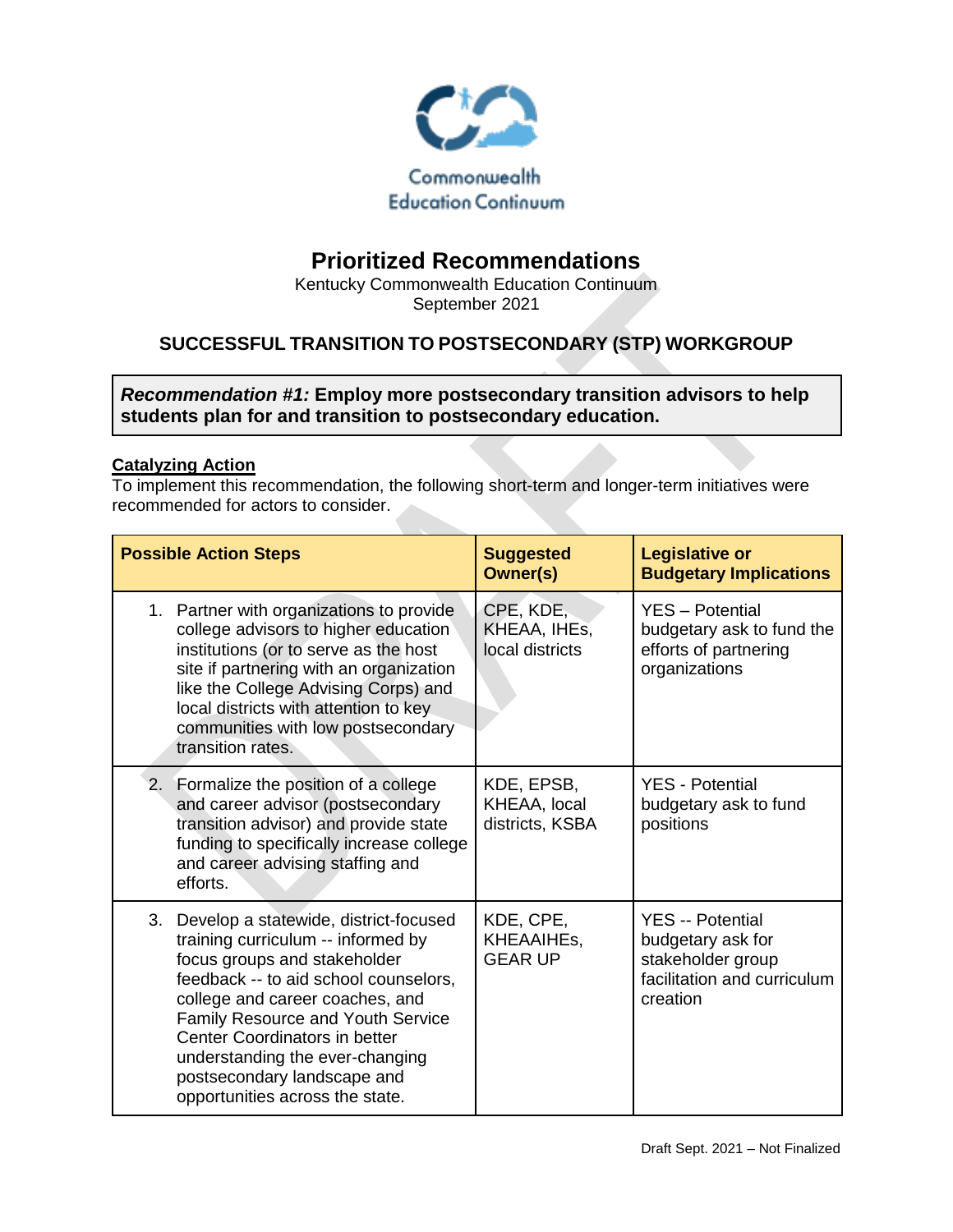## *Recommendation #2:* **Create a comprehensive communications campaign to better equip high school students with the necessary knowledge to successfully transition to postsecondary.**

#### **Catalyzing Action**

To implement this recommendation, the following short-term and longer-term initiatives were recommended for actors to consider.

| <b>Possible Action Steps</b>                                                                                                                                                                                                                                                                                                                             | <b>Suggested</b><br>Owner(s)                                             | <b>Legislative or</b><br><b>Budgetary Implications</b>                                              |
|----------------------------------------------------------------------------------------------------------------------------------------------------------------------------------------------------------------------------------------------------------------------------------------------------------------------------------------------------------|--------------------------------------------------------------------------|-----------------------------------------------------------------------------------------------------|
| 1. Create a letter or notifications to send<br>students each year of high school, via<br>Infinite Campus and other methods,<br>that outlines institutions they may be<br>eligible to attend and important<br>postsecondary transition steps or<br>early postsecondary opportunities for<br>that year. Incentivize students to apply<br>to college early. | CPE, KDE,<br>KHEAA, IHEs                                                 | <b>YES</b> -- Potential<br>budgetary ask to offer<br>incentives                                     |
| 2. Create and communicate a statewide<br>web-based resource hub to access<br>advising resources and information<br>regarding early postsecondary<br>opportunities, postsecondary<br>institutions, career pathways, financial<br>aid information, etc.                                                                                                    | CPE, KHEAA,<br>KDE, IHEs,<br>EWDC,<br><b>KYSTATS, local</b><br>districts | <b>YES</b> - Potential<br>budgetary ask to build,<br>maintain, and<br>communicate about the<br>site |

# *Recommendation #3:* **Catalyze a statewide, cross-agency campaign to improve FAFSA completion rates and access to FAFSA data for schools and districts.**

#### **Catalyzing Action**

| <b>Possible Action Steps</b>                                                                                                          | <b>Suggested</b><br>Owner(s) | <b>Legislative or</b><br><b>Budgetary Implications</b> |
|---------------------------------------------------------------------------------------------------------------------------------------|------------------------------|--------------------------------------------------------|
| Establish a standing cross-agency<br>committee to explore and evaluate<br>agency-level efforts and achieve<br>FAFSA completion goals. | KHEAA, KDE,<br><b>CPE</b>    | <b>NO</b>                                              |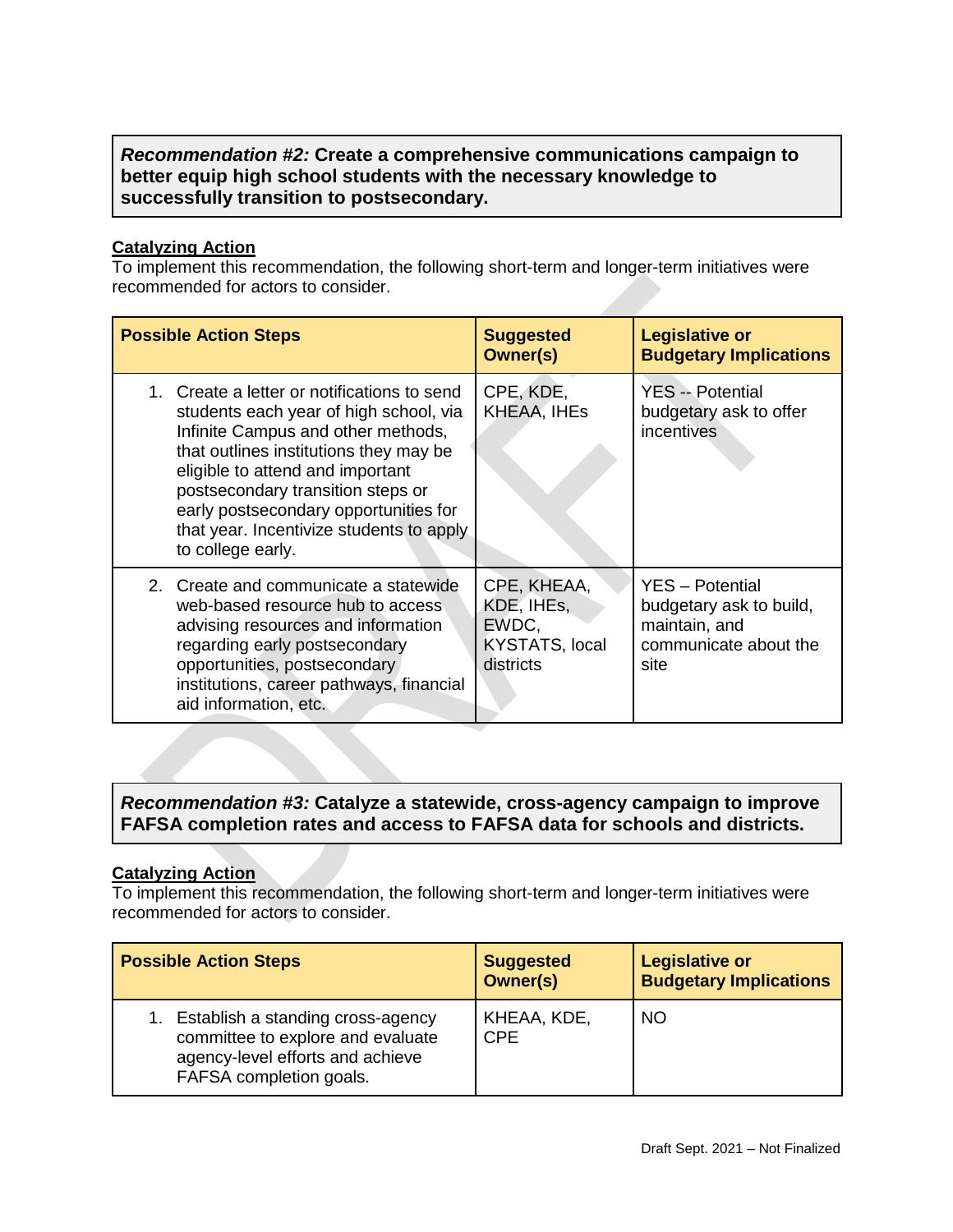| 2. Develop and provide FAFSA-related<br>training and resources on a statewide<br>scale to better equip school<br>counselors, postsecondary transition<br>advising teams, and other partners. | KHEAA, KDE,<br>CPE, KSCA,<br>KASA, IHEs | YES - Potential<br>budgetary ask to develop<br>and provide training |
|----------------------------------------------------------------------------------------------------------------------------------------------------------------------------------------------|-----------------------------------------|---------------------------------------------------------------------|
| 3. Create a system to regularly provide<br>districts and schools with student-level<br>FAFSA completion data.                                                                                | KHEAA, KDE                              | NO.                                                                 |
| 4. Include FAFSA completion data on<br>the KDE School Report Card and<br>dashboard, and CPE dashboard.                                                                                       | KDE, CPE,<br><b>KHEAA</b>               | NO                                                                  |

# *Recommendation #4:* **Expand institutional capacity to support students as they transition to postsecondary.**

#### **Catalyzing Action**

| <b>Possible Action Steps</b>                                                                                                                                                                                                       | <b>Suggested</b><br>Owner(s)                        | <b>Legislative or</b><br><b>Budgetary Implications</b>                               |
|------------------------------------------------------------------------------------------------------------------------------------------------------------------------------------------------------------------------------------|-----------------------------------------------------|--------------------------------------------------------------------------------------|
| 1. Use data to identify which students<br>are less likely to matriculate, and<br>target communications, outreach, and<br>support (e.g. webinars, tours, access<br>to near-peers and advisors) to them<br>via advising touchpoints. | KDE,<br>KYSTATS,<br>Local districts,<br><b>IHEs</b> | <b>NO</b>                                                                            |
| 2. Develop or continue summer bridge<br>programming and expand<br>opportunities to the summer before<br>junior year through grants issued to<br>institutions of higher education.                                                  | CPE, KDE, IHES                                      | YES - Potential<br>budgetary ask for the<br>grant awards                             |
| 3. Launch an outreach campaign<br>(through text nudging, etc.) that<br>connects students to personalized,<br>campus-based supports.                                                                                                | <b>IHEs</b>                                         | <b>YES</b> - Potential<br>budgetary ask to secure<br>and run the texting<br>platform |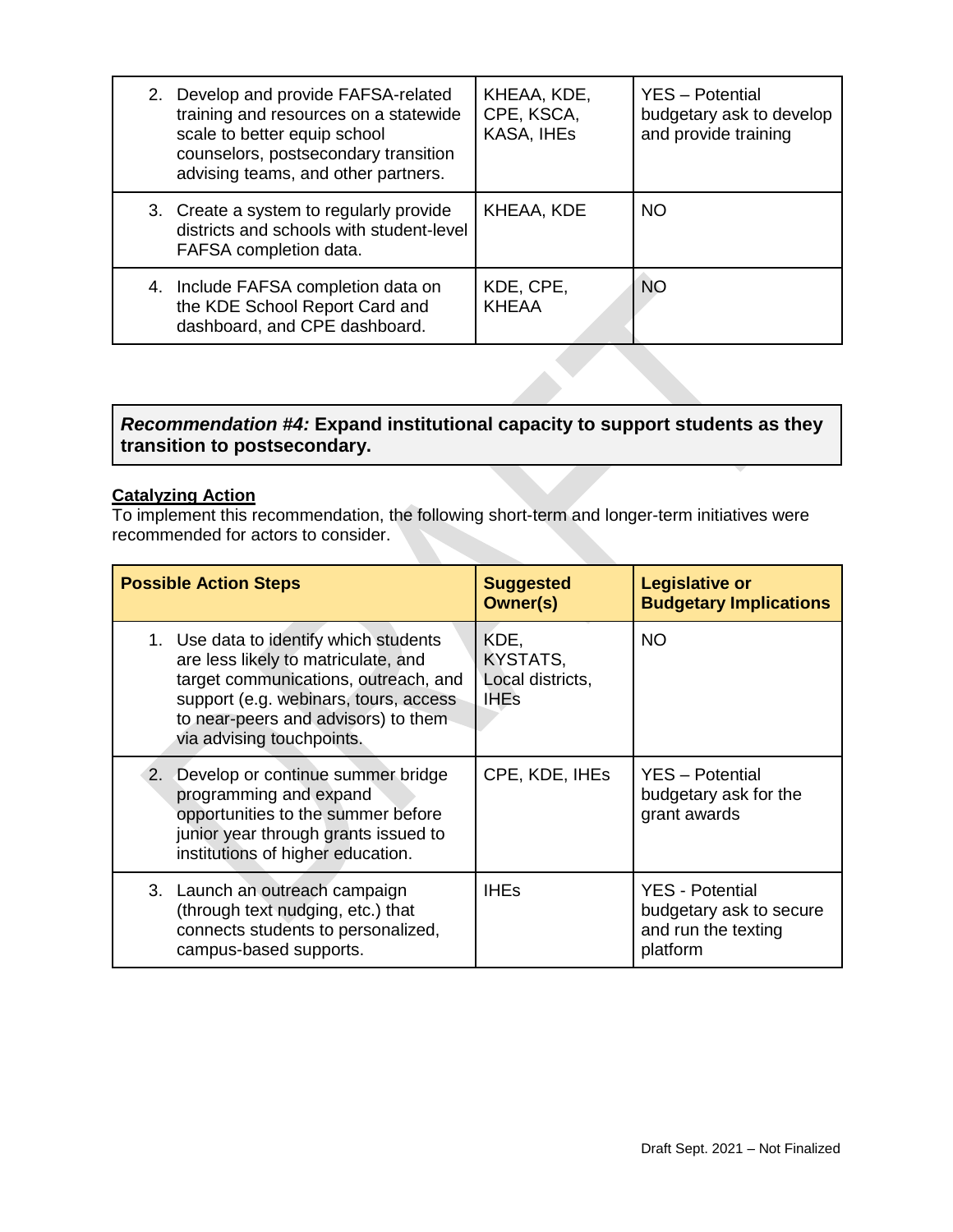# **EARLY POSTSECONDARY OPPORTUNITIES (EPO) WORKGROUP**

*Recommendation #1:* **Ensure every high school student has access to at least one early postsecondary opportunity and the support to successfully complete the course, particularly those students and families who have been traditionally underrepresented in early postsecondary opportunities.**

#### **Catalyzing Action**

| <b>Potential Action Steps</b>                                                                                                                                                                                                                                                                                                                      | <b>Suggested</b><br>Owner(s)                                        | Legislative or<br><b>Budgetary</b><br><b>Implications</b>                                                                             |
|----------------------------------------------------------------------------------------------------------------------------------------------------------------------------------------------------------------------------------------------------------------------------------------------------------------------------------------------------|---------------------------------------------------------------------|---------------------------------------------------------------------------------------------------------------------------------------|
| Develop a toolkit (containing suggested<br>1.<br>outreach, ways to identify students using<br>data, advantages of EPO courses, differences<br>among program types, steps to enroll, and<br>supports to improve student success) -- along<br>with professional development -- for K-12<br>schools and districts to advise students and<br>families. | KDE, KHEAA,<br>CPE, College<br>Board,<br>AdvanceKY, IB,<br>CAI, CTE | <b>YES</b> - Potential<br>budgetary ask to<br>develop and<br>communicate about<br>the toolkit                                         |
| 2. Establish a statewide professional network for<br>EPO teachers to improve recruitment and<br>awareness strategies, supports for increased<br>student success, and instructional practices.                                                                                                                                                      | KDE, CPE,<br>IHEs, local<br>districts                               | <b>YES</b> - Potential<br>budgetary ask to<br>fund facilitation<br>efforts and<br>expenses                                            |
| 3.<br>Dedicate funding for teachers to apply<br>towards graduate coursework, professional<br>development, or other credentialing or<br>qualification requirements for EPO courses to<br>increase the number of available course<br>offerings.                                                                                                      | KDE, IHES,<br>local districts                                       | <b>YES</b> - Potential<br>budgetary ask to<br>fund the costs of<br>coursework and<br>training<br>(scholarships or<br>tuition waivers) |
| 4. Create an online interactive advising tool that<br>provides user-friendly guidance on the<br>availability of EPO courses (a course catalog)<br>and how they will transfer to various in-state<br>institutions.                                                                                                                                  | KDE, CPE,<br><b>IHEs</b>                                            | <b>YES</b> - Potential<br>budgetary ask to<br>develop the<br>tool/course catalog                                                      |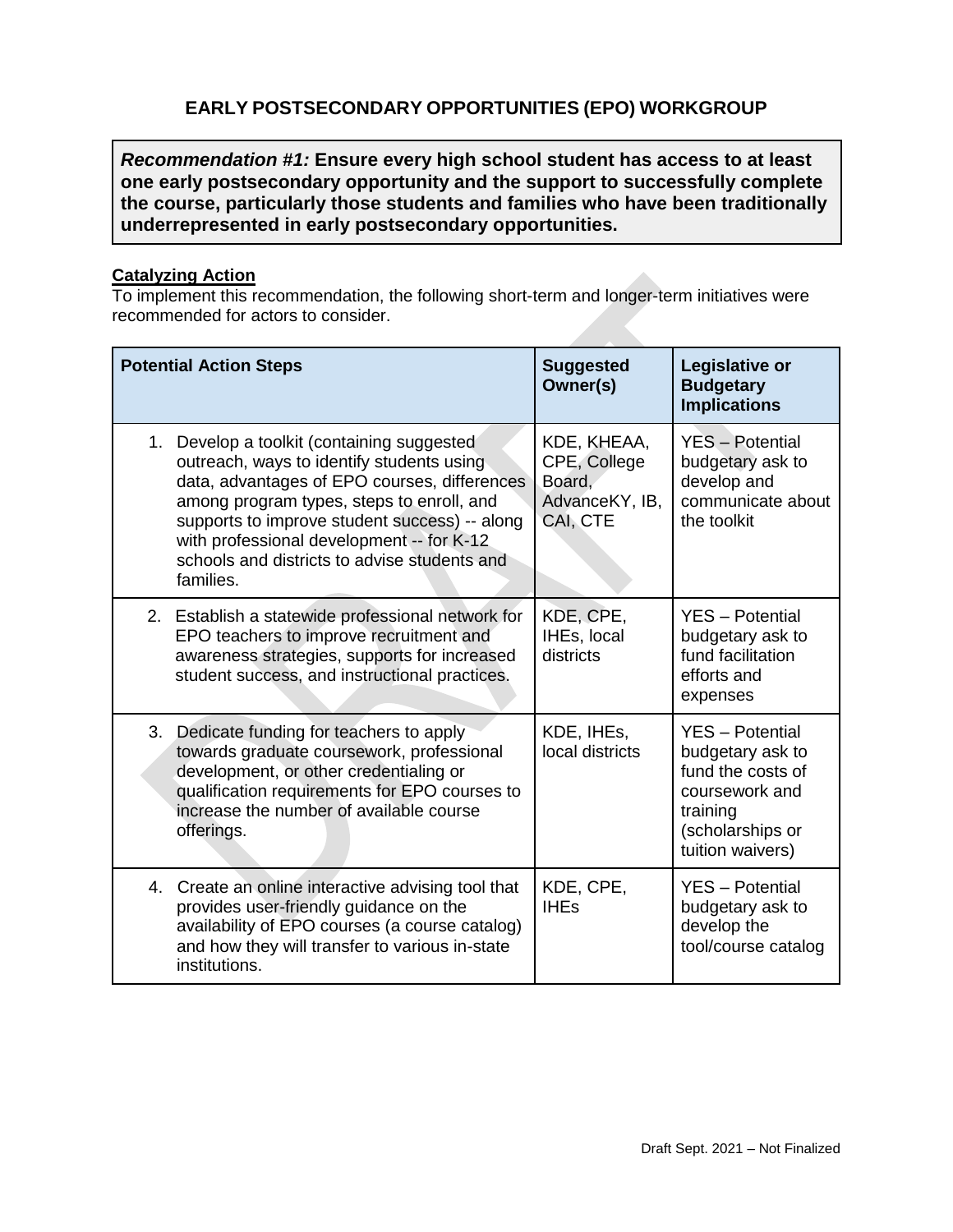## *Recommendation #2:* **Increase state funding to cover the cost of early postsecondary opportunities for all students, including equity grants for lowand middle-income students and families.**

## **Catalyzing Action**

To implement this recommendation, the following short-term and longer-term initiatives were recommended for actors to consider.

| <b>Potential Action Steps</b>                                                                                                                                                                                                      | <b>Suggested</b><br>Owner(s)                    | Legislative or<br><b>Budgetary</b><br><b>Implications</b>                                                            |
|------------------------------------------------------------------------------------------------------------------------------------------------------------------------------------------------------------------------------------|-------------------------------------------------|----------------------------------------------------------------------------------------------------------------------|
| 1. Issue equity grants to local districts based<br>on eligibility criteria, allowable uses of<br>funds, and an application process.                                                                                                | KDE, CPE,<br>local districts                    | YES - Potential<br>budgetary ask for<br>additional state funding,<br>and revision to existing<br>legislation         |
| 2. Provide state funding to cover the fees of<br>EPO exams for all students.                                                                                                                                                       | <b>KDE</b>                                      | <b>YES</b> - Potential<br>budgetary ask to cover<br>the cost of exam fees<br>and revision to existing<br>legislation |
| 3. Provide state funding/incentives for<br>employers to host high-quality work-based<br>learning opportunities (e.g.<br>apprenticeships, internships, etc.) that<br>integrate opportunities to earn early<br>postsecondary credit. | KDE, KY<br>Chamber,<br>EWDC, local<br>districts | <b>YES</b> - Potential<br>budgetary ask to fund<br>incentives                                                        |

## *Recommendation #3:* **Strengthen local and regional partnerships among high schools, institutions, and the workforce to expand access, advising, and support to early postsecondary opportunities.**

### **Catalyzing Action**

| <b>Potential Action Steps</b>                | <b>Suggested</b><br>Owner(s) | <b>Legislative or</b><br><b>Budgetary</b><br><b>Implications</b> |
|----------------------------------------------|------------------------------|------------------------------------------------------------------|
| Develop a toolkit for K-12 schools/districts | KDE, CPE,                    | YES - Potential                                                  |
| and higher education institutions (e.g. data | local districts,             | budgetary ask to                                                 |
| sharing agreements, aligning advising        | IHEs, EWDC                   | create the toolkit                                               |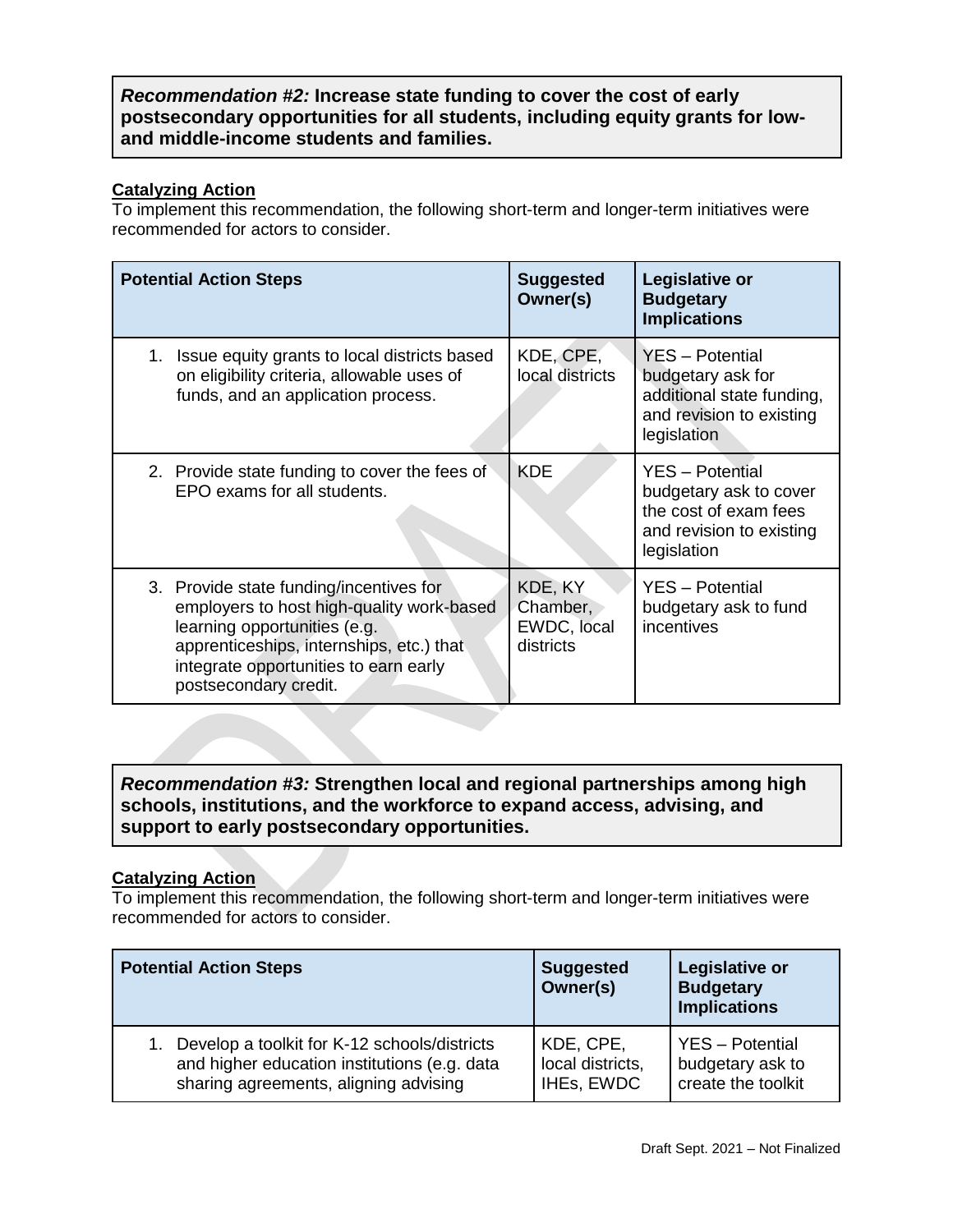| practices, and fostering collaboration between<br>faculty and high school teachers) to establish<br>and scale effective EPO partnerships.                            |                                        |                                                                                                        |
|----------------------------------------------------------------------------------------------------------------------------------------------------------------------|----------------------------------------|--------------------------------------------------------------------------------------------------------|
| 2. Reconvene the Dual Credit Advisory Council<br>to revisit guidance around partnerships to<br>improve student access, advising, and<br>supports.                    | <b>CPE</b>                             | YES - Potential<br>budgetary ask to<br>facilitate meetings                                             |
| 3. Leverage Perkins consortia to expand<br>equitable access and success for EPO<br>courses for CTE pathways.                                                         | KDE, local<br>districts, IHEs          | <b>NO</b>                                                                                              |
| 4. Convene regional cross-sector networks on<br>EPO partnerships to analyze data on access<br>and success, and share best practices to<br>address common challenges. | Regional co-<br>ops, KDE,<br>CPE, IHES | <b>YES</b> - Potential<br>budgetary ask to<br>offer funding to<br>regional co-ops to<br>pilot networks |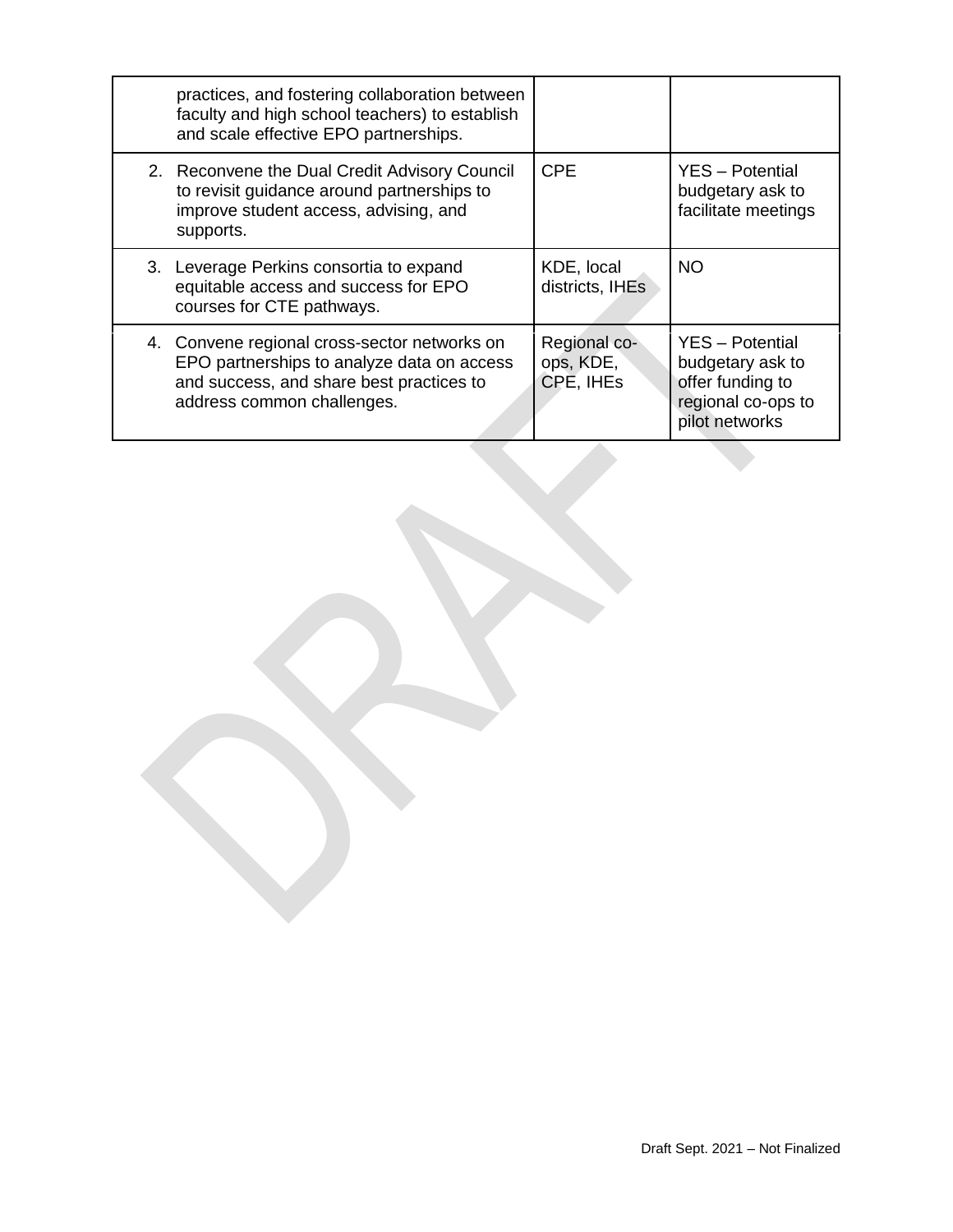# **EDUCATOR WORKFORCE AND DIVERSITY (EWD) WORKGROUP**

# *Recommendation #1:* **Launch a compelling campaign that highlights the importance and benefits of entering the teaching profession.**

#### **Catalyzing Action**

To implement this recommendation, the following short-term and longer-term initiatives were recommended for actors to consider.

| <b>Possible Action Steps</b>                                                                                                                                                                                                                                                                                             | <b>Suggested</b><br><b>Owner(s)</b>                                        | <b>Legislative or</b><br><b>Budgetary</b><br><b>Implications</b> |
|--------------------------------------------------------------------------------------------------------------------------------------------------------------------------------------------------------------------------------------------------------------------------------------------------------------------------|----------------------------------------------------------------------------|------------------------------------------------------------------|
| Design a campaign that targets multiple<br>1.<br>audiences with information about the<br>benefits and opportunities within the<br>teaching profession, along with a new vision<br>for the future of education as a career field,<br>particularly in critical shortage areas (e.g.<br>STEM, CTE, and middle/high school). | KDE, CPE, IHES,<br>local districts, local<br>chambers, KEA,<br><b>EWDC</b> | <b>YES</b> - Potential<br>budgetary ask to<br>fund campaign      |
| Engage with local employers and community<br>2.<br>partners to better elevate and support<br>messaging about the importance of teaching<br>to workforce development.                                                                                                                                                     | IHEs, local<br>districts,<br>community<br>leaders, local<br>chambers, EWDC | <b>NO</b>                                                        |

## *Recommendation #2:* **Enhance the recruitment of future teachers to increase the number of teachers with an emphasis on underrepresented groups.**

#### **Catalyzing Action**

| <b>Possible Action Steps</b>                                                                                                                            | <b>Suggested</b><br>Owner(s)             | <b>Legislative or</b><br><b>Budgetary</b><br><b>Implications</b>     |
|---------------------------------------------------------------------------------------------------------------------------------------------------------|------------------------------------------|----------------------------------------------------------------------|
| 1. Elevate alternative pathways to the<br>teaching field in recruitment campaigns.                                                                      | KDE, EPSB,<br><b>IHEs</b>                | <b>NO</b>                                                            |
| 2. Identify ways to offer incentives to teacher<br>candidates and provide additional<br>funding/scholarships to complete teacher<br>education programs. | KDE, local<br>districts,<br><b>KHEAA</b> | <b>YES</b> - Potential<br>budgetary ask for<br>incentives. Potential |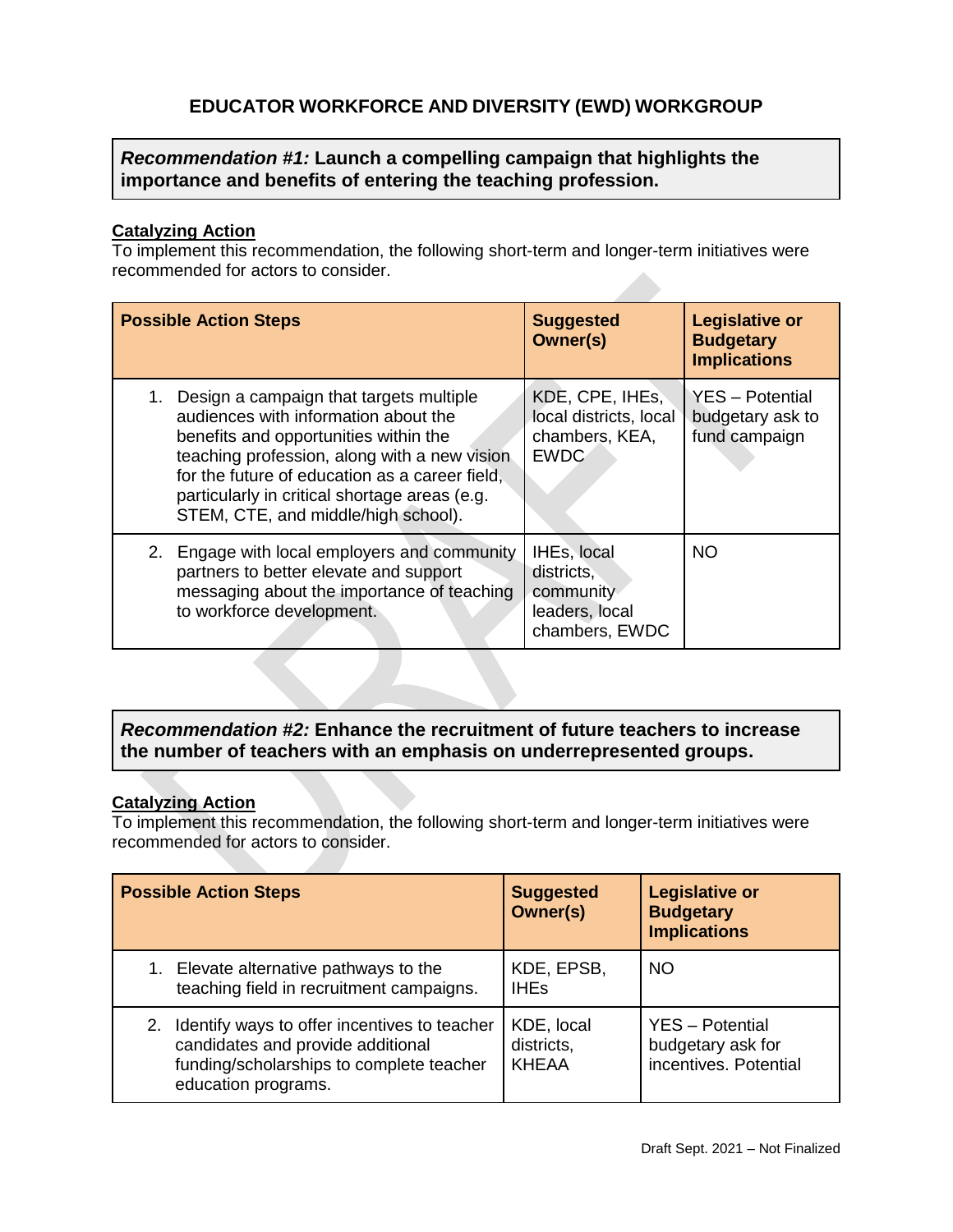|    |                                                                                                                                                                                     |                                           | legislative changes may<br>arise                                                             |
|----|-------------------------------------------------------------------------------------------------------------------------------------------------------------------------------------|-------------------------------------------|----------------------------------------------------------------------------------------------|
| 3. | Intentionally recruit military and JR ROTC<br>participants to pursue teaching<br>opportunities in computer science and<br>other CTE fields.                                         | IHEs, local<br>districts, KCMA            | <b>YES - Potential</b><br>budgetary ask for<br>targeted recruitment<br>material and efforts  |
|    | 4. Invest in educator camps that can be<br>used to develop future teachers, expose<br>students to the field of teaching, and can<br>help reinvigorate or train current<br>teachers. | KDE, local<br>districts, IHEs             | <b>YES</b> - Potential<br>budgetary ask to fund<br>camps                                     |
|    | 5. Propose regulatory changes to increase<br>the Praxis validity time frame to 10 years<br>and update the standards for admission<br>to educator preparation programs.              | KDE, EPSB                                 | YES - Regulatory<br>changes to amend 16<br>KAR 6:010                                         |
|    | 6. Require recurring training on cultural<br>competencies for hiring committees and<br>supervisors.                                                                                 | KDE, KYACTE,<br>KASA, KASS,<br><b>KEA</b> | <b>YES - Legislative</b><br>changes to KRS<br>160.360 (2)(d) minority<br>recruitment efforts |
| 7. | Incorporate formal training on cultural<br>competencies within the educator<br>preparation curriculum.                                                                              | <b>EPPs/IHEs</b>                          | <b>NO</b>                                                                                    |

# *Recommendation #3***: Increase teacher and administrator retention and advancement opportunities with attention to underrepresented groups.**

## **Catalyzing Action**

| <b>Possible Action Steps</b>                                                  | <b>Suggested</b><br><b>Owner(s)</b> | <b>Legislative or</b><br><b>Budgetary</b><br><b>Implications</b>                                                                        |
|-------------------------------------------------------------------------------|-------------------------------------|-----------------------------------------------------------------------------------------------------------------------------------------|
| 1. Advocate for legislation and resources to<br>increase overall teacher pay. | KDE, local<br>districts, KEA        | YES - Legislative<br>changes to<br>increase teacher<br>salary scales and<br>funding will be<br>required for<br>updated salary<br>scales |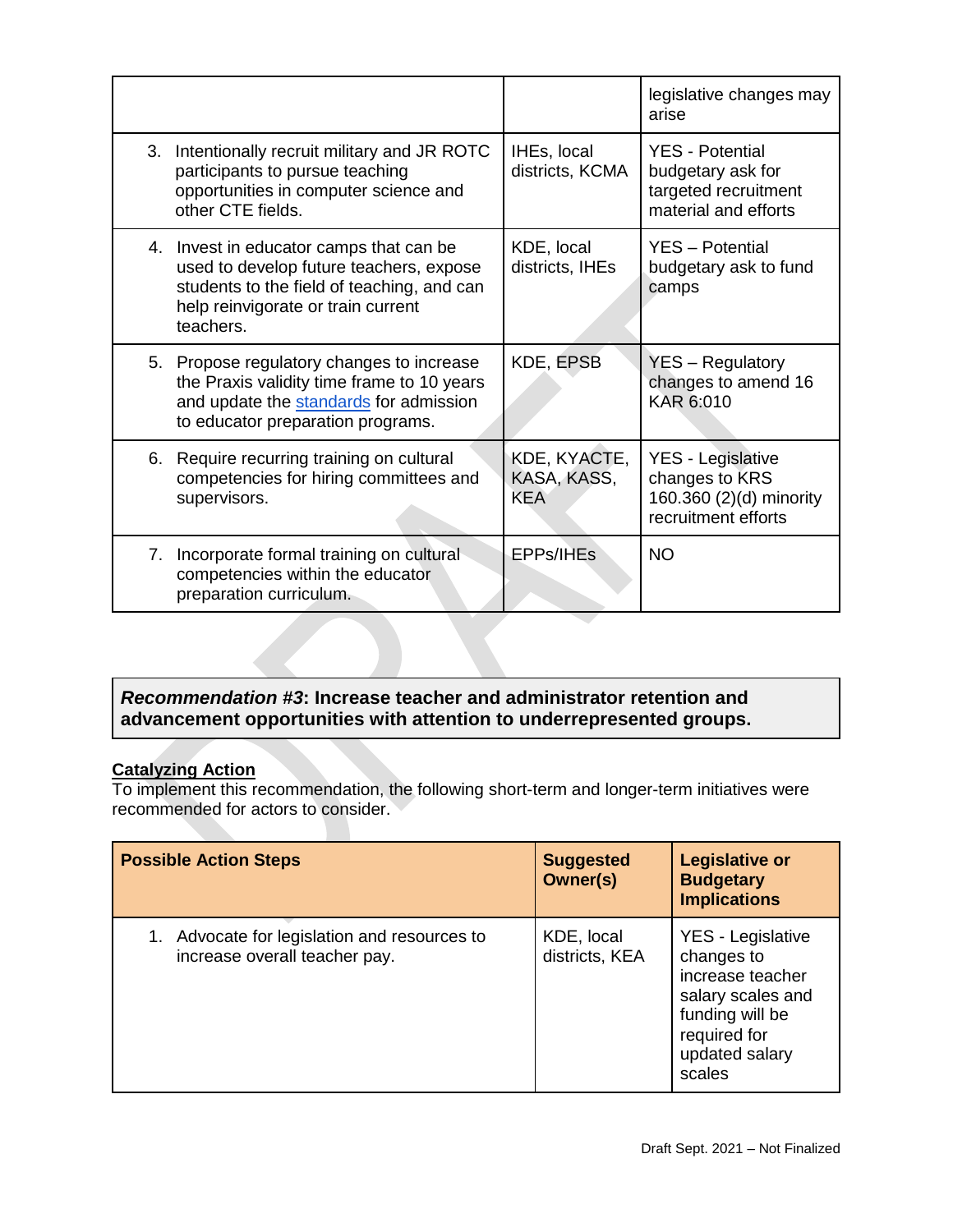|    | 2. Develop guidance for districts on an equitable<br>approach to implement salary increases<br>based on critical shortage areas, additional<br>experiences, and certifications for current<br>teachers.                                                                            | KDE, local<br>districts, EPSB,<br>KEA, KSBA                         | <b>YES -- Possible</b><br>budgetary ask to<br>support increased<br>teacher pay |
|----|------------------------------------------------------------------------------------------------------------------------------------------------------------------------------------------------------------------------------------------------------------------------------------|---------------------------------------------------------------------|--------------------------------------------------------------------------------|
|    | 3. Expand professional learning opportunities to<br>build the capacity of teachers or credential<br>those in critical shortage areas.                                                                                                                                              | KDE, local<br>districts,<br><b>Advance KY</b>                       | <b>YES</b> - Potential<br>budgetary ask to<br>expand trainings                 |
| 4. | Develop a statewide Teacher Leadership<br>Academy (e.g. emerging leader programs)<br>that equips teachers with the skills and<br>competencies to develop long term career<br>plans, explore opportunities to pursue those<br>plans, and be involved in policy-making<br>decisions. | KDE, local<br>districts, KASA,<br>Lead KY,<br>Prichard<br>Committee | YES - Potential<br>budgetary ask to<br>develop academy                         |
|    | 5. Establish communities of practice and<br>leadership academies to mentor teachers and<br>administrators from underrepresented groups,<br>with consideration to the unique challenges<br>these target populations may face.                                                       | KDE, LEAS,<br>Education<br>Coops, KASA,<br>KASS, KEA,               | <b>YES</b> - Potential<br>budgetary ask to<br>fund communities<br>of practice  |
|    | 6. Launch mentoring and leadership programs<br>for current and future teachers of color,<br>especially for women who may want to enter<br>administrative leadership.                                                                                                               | KDE, local<br>districts, IHEs                                       | <b>YES</b> - Potential<br>budgetary ask to<br>launch programs                  |